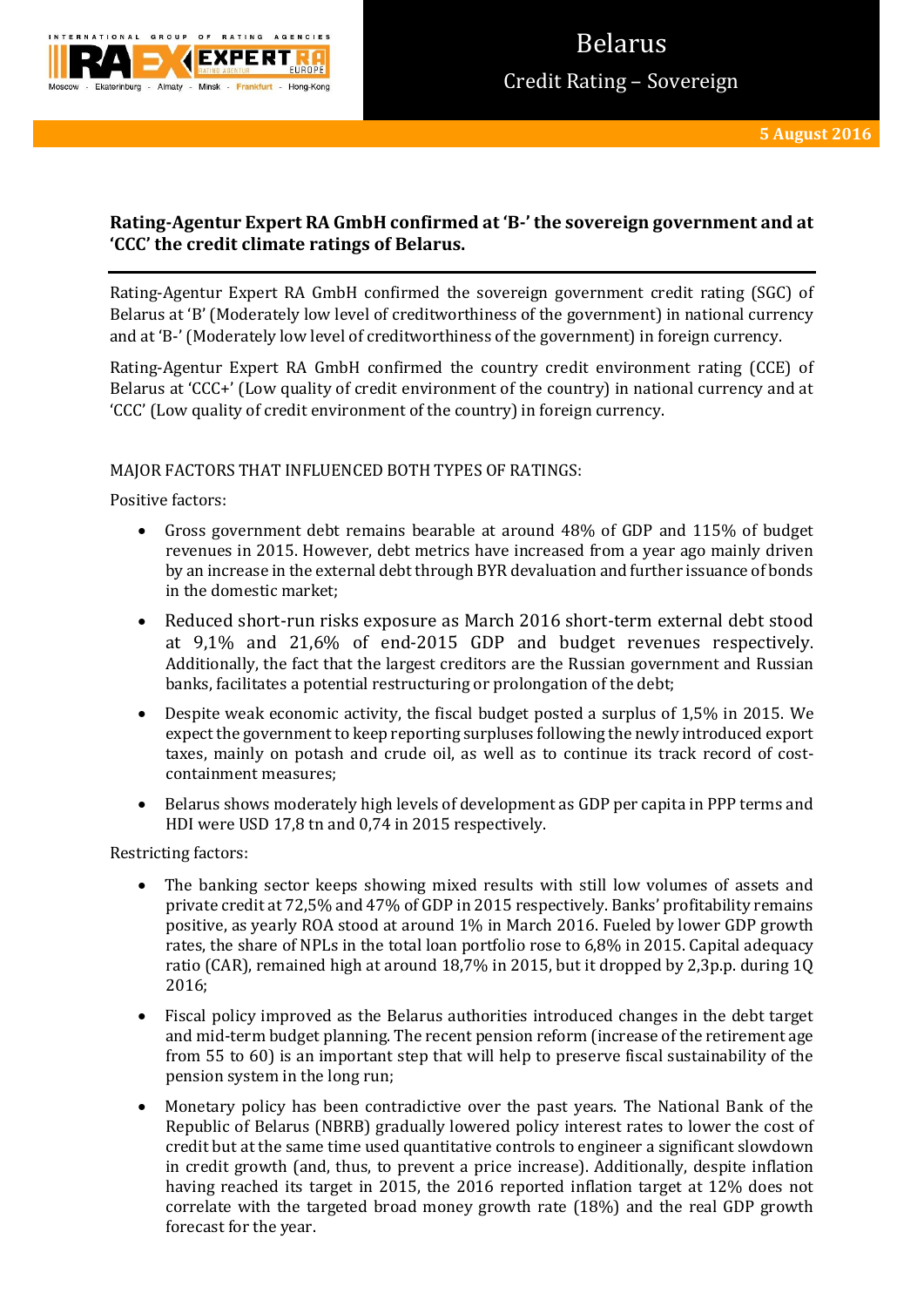

Negative factors:

- Inflation rate, while declining as a result of weaker economic activity, remained volatile and high at around 12% in 2015. Also, Belarus has the second largest annual inflation rate after Russia among its CIS peers1;
- Underdeveloped stock and bond markets, with 67 companies and 179 bonds listed as of the end of 2015. Additionally, traded volumes at the stock market are highly concentrated in the 10 largest issuers and market capitalization of listed companies was around 1% of GDP as of July 2016;
- Relatively high yield on long-term foreign currency government bonds at an average of 7,2% by March 2016, reflects the market's perception of Belarus's long-term risks;
- As a result of a decline in economic activity throughout the whole CIS region (especially Russia), the real GDP of Belarus declined by 4% y-o-y in 2015. This figure is close to that of Russia and lays well below the other CIS peers;
- The government of Belarus has a significant amount of contingent liabilities as state ownership is widespread over the whole economy. Additionally, 60,5% of the banking system in terms of assets is controlled by the Government and the share of loans to SOEs (mainly through directed lending) is 45% in total outstanding loans.

Stress factors:

- Negative spill-over effects from the economic slowdown in Russia combined with high dependence from this government as creditor (the Russian government and Russian banks provided 72% of external funds obtained by the Belarussian government in 2015). We expect this stress factor to keep affecting the rating in 2016, in view of the ongoing recession in Russia (weak stress-factor);
- Elevated and rising financial dollarization of the economy with the share of FX loans and deposits equal to 58,4% and 74,8% of total loans and deposits in June 2016 respectively (weak stress-factor).

Currency risks:

- Belarus has a risky and highly volatile currency which tends to follow the RUB. The BYR lost 81% of its value against the USD along 2015, resuming appreciation from February 2016;
- Meager amount of FX reserves at USD 4,3 bn by end-June 2016 which covers as low as one month of imports and 19% of the country's external debt;
- Significant dependence on imported goods with imports to GDP at 70% in 2015;
- Main restrictions to operate in foreign currency were eased, but remain in place for some internal transactions. We expect these restrictions to become even softer as the governor of the NBRB recently announced that the bank favors gradual removal of requirements for the country's exporters to sell part of their foreign currency revenues on the forex market.

## ADDITIONAL FACTORS THAT INFLUENCED CCE RATINGS:

Negative factors:

- Driven by volatile inflation rates, real interest rates have fluctuated enormously over the past six years;
- Limited amount of instruments on the financial markets combined with poor performance of the bond index over the last three years.

Restricting factors:

**<sup>.</sup>** <sup>1</sup> CIS peers are Armenia, Azerbaijan, Kazakhstan, Kyrgyzstan, Russia, Tajikistan and Uzbekistan.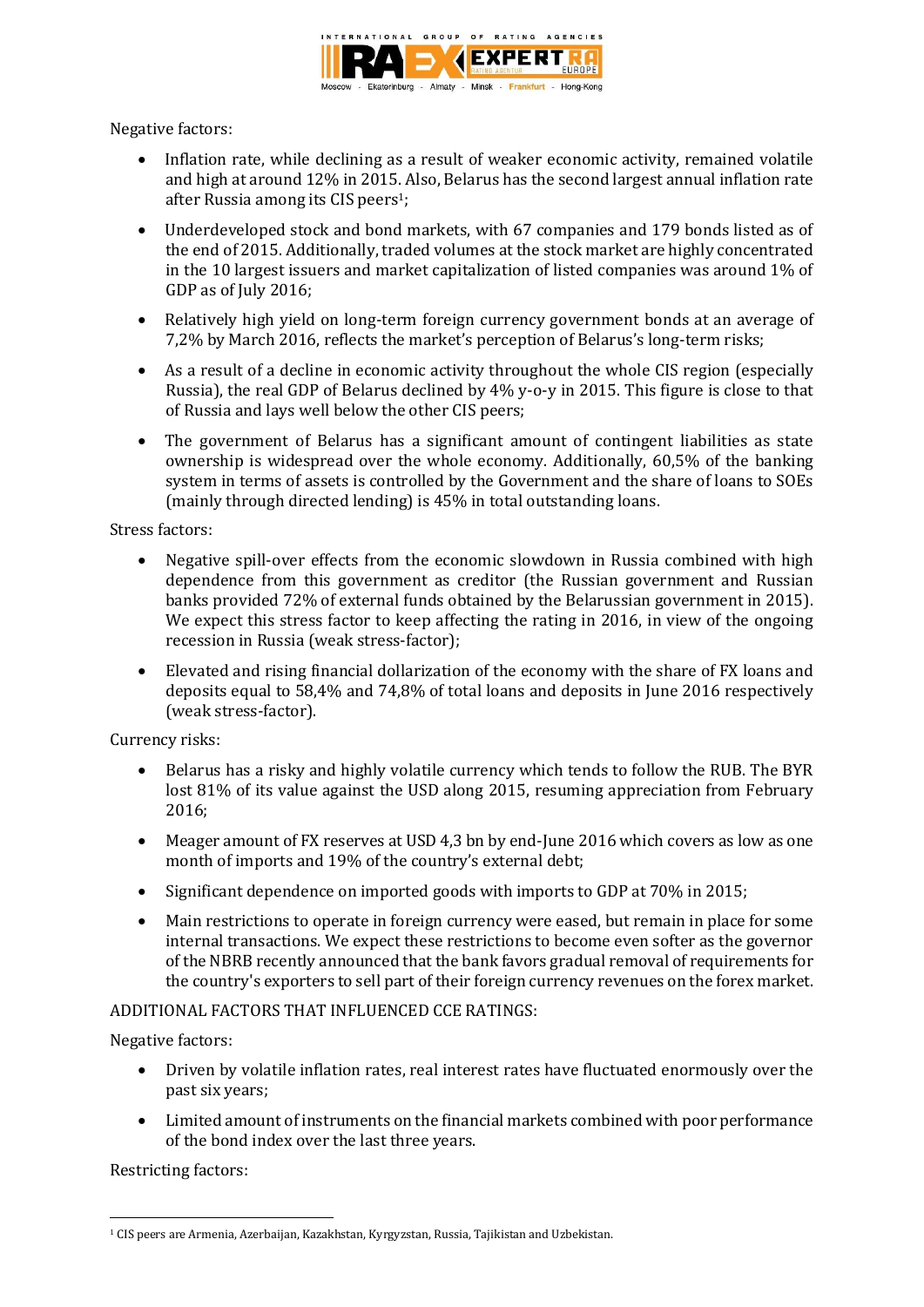

• The spread between interest rates on loans and deposits remains high at around 6,7p.p. in March 2016.

Positive factors:

Low levels of private sector debt to GDP (79% in 2015).

SENSITIVITY ASSESSMENT:

The following developments could lead to an upgrade:

- Further appreciation and stabilization of the BYR which would contribute to a better implementation of de-dollarization measures and would drive a decline of the government debt load and NPLs of FX denominated loans;
- Follow-through on the government's intentions to privatize state-owned assets and further reduce the volume of directed lending.

The following developments could lead to a downgrade:

- Deterioration of government debt metrics as a consequence of persistent weak economic activity and a renewed depreciation of BYR;
- Materialization of risks related to the current financial position of the largest creditors that can lead to a steep reduction of external financial support.

"The ratings of Belarus are positively affected by the country's low debt metrics and improving fiscal consolidation. Even though the financial sector keeps showing structural imbalances, the recently implemented reforms could curve these risks in the long run.

External exposure remains one of the country's major risks as imports stood at around 70% of GDP in 2015, external debt of the government is relatively high and exchange rate volatility could be triggered following a renovated depreciation of the RUB.

Even though the monetary policy is clearly outlined, its implementation could be potentially hindered as some targets are inconsistent with current monetary developments and forecasts of macro indicators." – Clarified Gustavo Angel, Rating Associate of Rating-Agentur Expert RA GmbH.

Responsible expert: Gustavo Angel, Rating Associate of Rating-Agentur Expert RA GmbH Reviewer: Hector Alvarez, Rating Analyst of Rating-Agentur Expert RA GmbH

Research report on Belarus is available at:

[http://raexpert.eu/reports/Research\\_report\\_Belarus\\_05.08.2016.pdf](http://raexpert.eu/reports/Research_report_Belarus_05.08.2016.pdf) 

Next scheduled rating publication: TBD in December 2016

For further information contact:

**Rating-Agentur Expert RA GmbH** Walter-Kolb-Strasse 9-11, 60594 Frankfurt am Main, Germany +49 (69) 3085-45-00 E-mail[: info@raexpert.eu](mailto:info@raexpert.eu) [www.raexpert.eu](http://raexpert.eu/)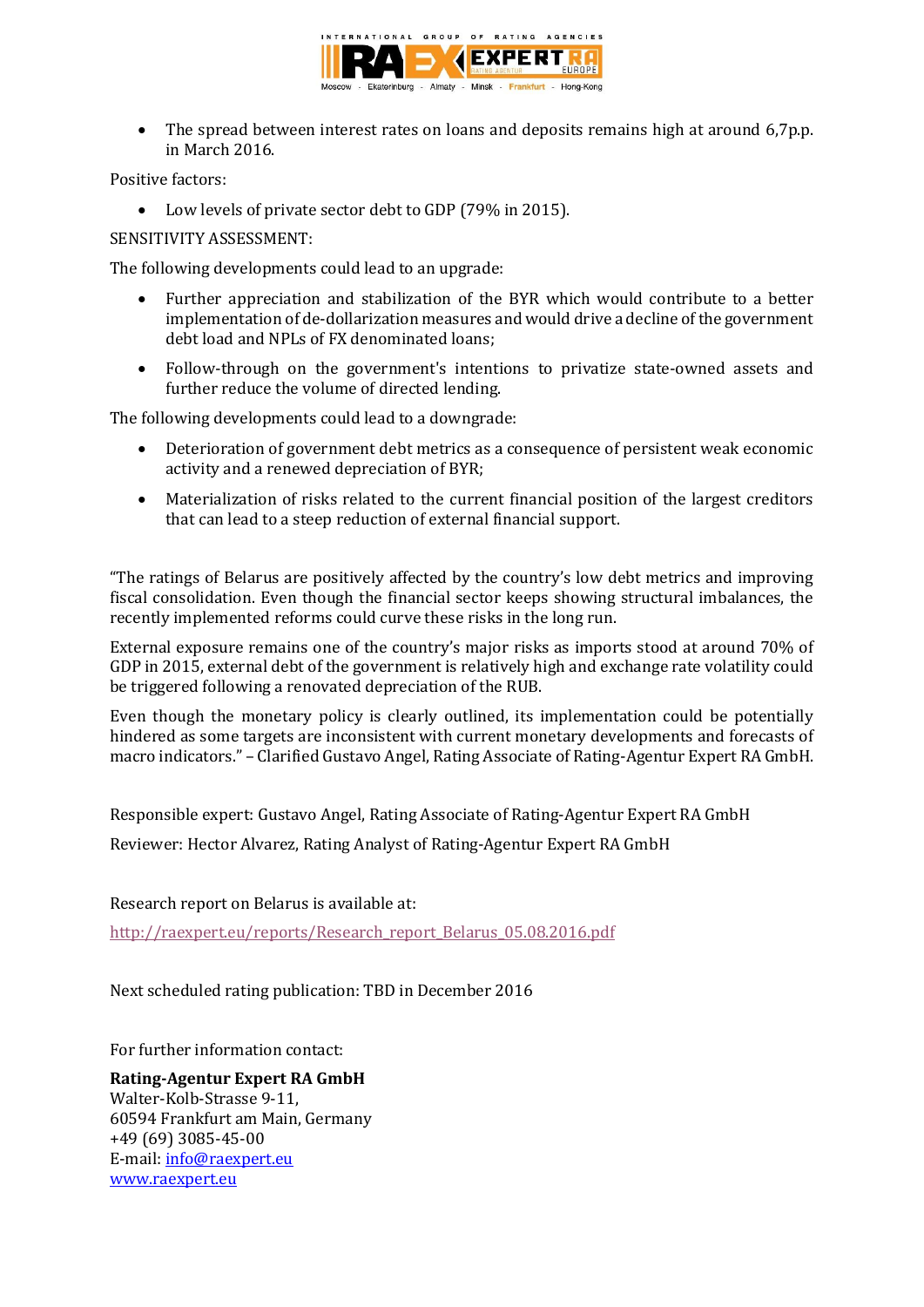

# RATING HISTORY:

| Date       | Review reason                                   | SGC                         |                     | CCE                         |                     |
|------------|-------------------------------------------------|-----------------------------|---------------------|-----------------------------|---------------------|
|            |                                                 | <b>National</b><br>currency | Foreign<br>currency | <b>National</b><br>currency | Foreign<br>currency |
| 04.03.2016 | First assignment<br>of both types of<br>ratings |                             | <b>B-</b>           | $CCC+$                      | CCC                 |